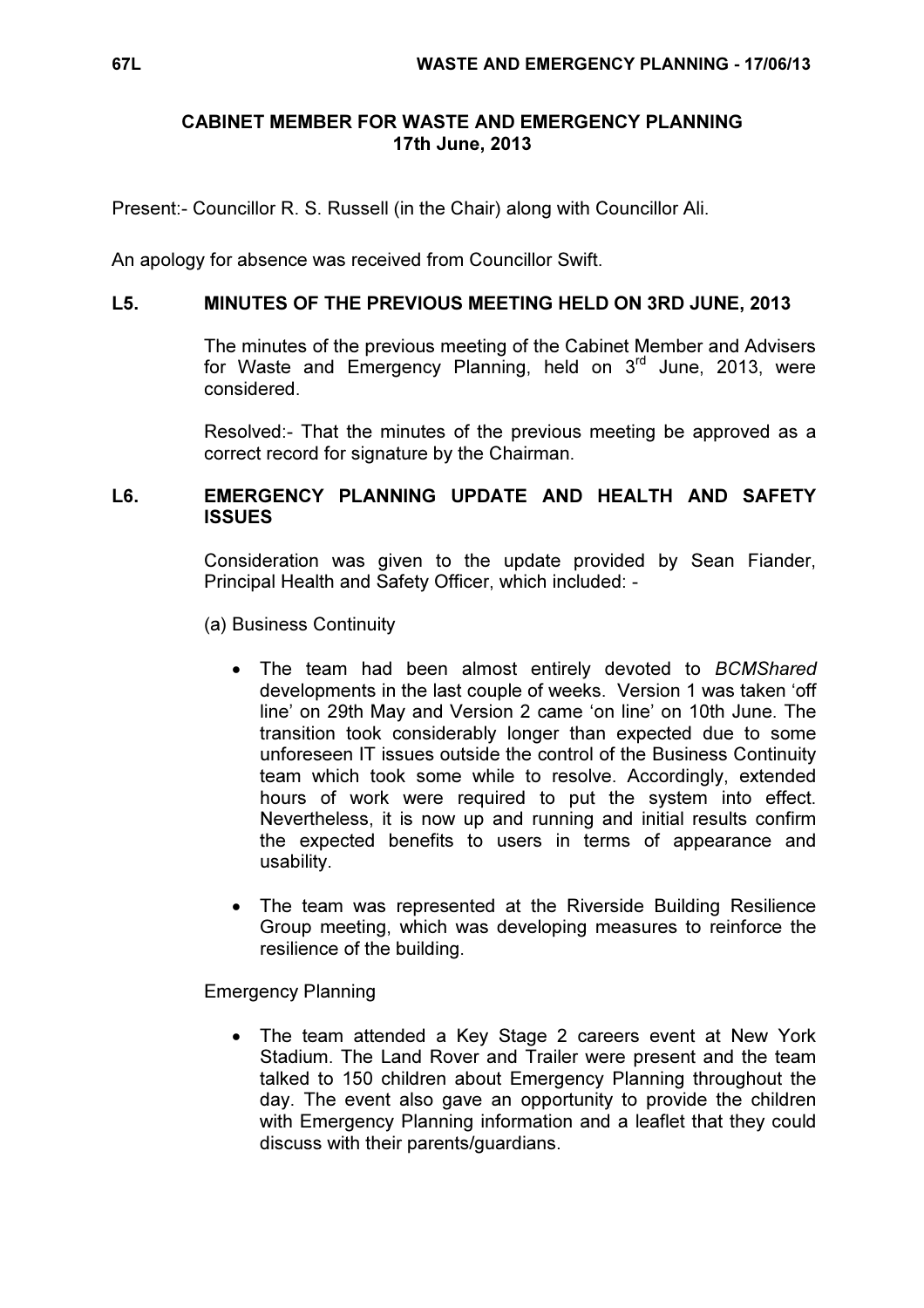- The EPIMS incident logging system that had been utilised for a number of years was going to be updated. Members of the Team have met with IT and work would commence on an improved system in August/September 2013. This would be at no cost to EPSS.
- The Team were heavily involved in planning and responding to the EDL/UAF demonstration in Sheffield.

Health and Safety

- The team had carried out a series of Fire Risk Assessments of a number of buildings providing sheltered housing accommodation. (Shaftesbury House, Wellfield Lodge, Dawson Croft and Heathfield Gardens). Such fire risk assessments were the legal responsibility of the Council to ensure that adequate procedures and fire prevention was in place.
- The Riverside House Building Operations Group meeting was attended, which was set up to look at operational and security issues that affected Riverside House. The Health and Safety team had provided advice to the group on issues relating to the health, safety and welfare of staff based in the building. This included changes to work station design and advice on procedures that were needed in emergency situations.
- The team conducted Fire Safety Training at My Place, and Woodseats Primary School. This was an initiative to continually promote fire safety within the Council.
- The team conducted a Health and Safety review at Clifton Park Museum.
- The team conducted an audit on the Waste Recycling Centres around the Borough. This was to ensure that these sites were following health and safety procedures to protect the public using these facilities.
- The team conducted a site inspection at Middleton Avenue, Dinnington. This site was one of several house extensions to provide improved foster care facilities within the Borough.

Resolved:- That the update be received and the contents noted.

#### L7. 2013/14 BUDGET - REVIEW OF HOUSEHOLD WASTE RECYCLING **CENTRES**

 Further to Minute No. 81 of the meeting of the Cabinet Member and Advisers for Waste and Emergency Planning held on 22<sup>nd</sup> April, 2013, consideration was given to a report presented by the Waste Manager